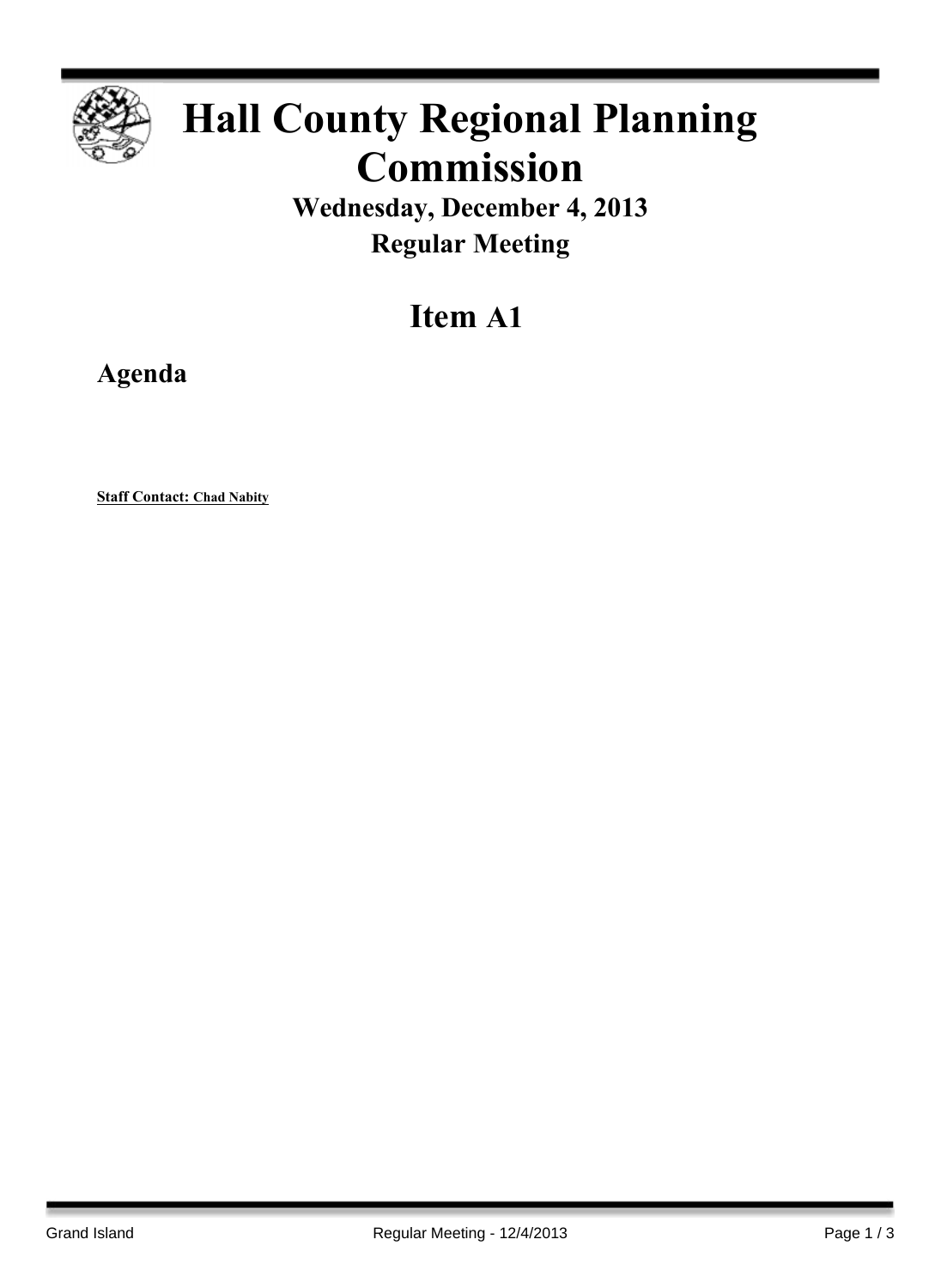### **REGIONAL PLANNING COMMISSION**

#### **AGENDA AND NOTICE OF MEETING Wednesday, December 4, 2013 6:00 p.m. City Hall Council Chambers — Grand Island**

**1. Call to Order.**

**This is a public meeting subject to the open meetings laws of the State of Nebraska. The requirements for an open meeting are posted on the wall in this room and anyone who would like to find out what those are is welcome to read through them**.

- **2. Minutes of November 6, 2013.**
- **3. Request Time to Speak.**
- **4. Public Hearing - Rezone -** A request to rezone properties located at 815-823 Orleans Drive, north of Faidley Ave and east of Kennedy Drive from RD Residential Development Zone to RO Residential Office, in Grand Island, Hall County, Nebraska. (C-01-2014GI) (Hearing, Discussion, Action)
- **5. Public Hearing -** Concerning adoption of a blight and substandard Area 15. This property is located between Webb Rd and and US Hwy 281 and Old Potash Hwy and Old Hwy 30, in the City of Grand Island. (C-02-2014GI) (C-02-2014GI) (Hearing, Discussion, Action)
- **6. Public Hearing** Concerning an amendment to the Cairo Comprehensive Plan and Future Land use Map for property described as:A parcel of land west of Hwy 11 to the west edge of the old Vogel property between the north railroad right-of-way and Hwy 2 and a parcel of land from the south right-ofway of Hwy 2 to include Lots and part of Lots 1 & 2, Block 7, Original Town of Cairo between Thebe Street easterly to alley. (C-03-2014Cairo) (Hearing, Discussion, Action)
- **7. Public Hearing** Concerning the adoption of the Cairo Zoning Map. (C-04- 2014Cairo) (Hearing, Discussion, Action)
- **8. Election of Officers**
- **9. Planning Director's Report –** Hazard Mitigation Plan update.
- **10.Next Meeting January 8, 2014**
- **11. Adjourn**

### **PLEASE NOTE: This meeting is open to the public, and a current agenda is**